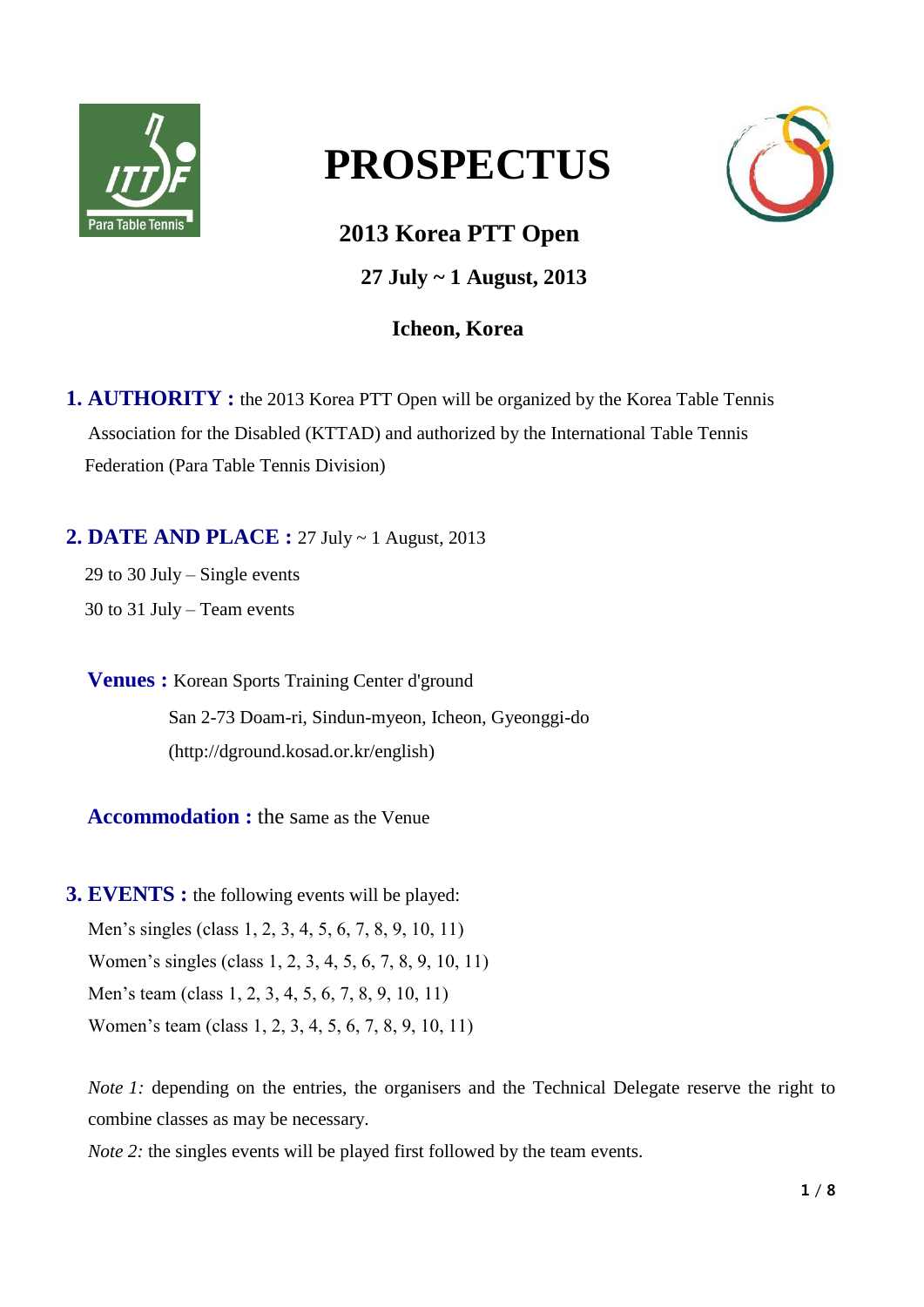# **4. SCHEDULE:**

- Arrivals : 27 July
- Practice days : 27 July and 28 July
- Classification : 27 July and 28 July
- Technical meeting and draw : 28 July
- Competition days :  $29 31$  July
- Closing ceremony : 31 July
- Departures : 1 August
- **5. RULES**: the event will be conducted in accordance with the current Laws of Table Tennis,

the Regulations for International Competitions and specific PTT directives (which may be amended from time to time).

**6. EQUIPMENT :** the following equipment will be used:

- Tables: Donic Sky Line
- Nets: Donic
- Balls: Champion Platinum 6(White)
- Floor: wooden floor

*Note:*12+8 (warm up) tables will be wheelchair accessible

# **7. ELIGIBILITY**

The event is open to players who are eligible to represent their national association according to the ITTF Handbook 2012-2013.

# **8. OFFICIAL ORGANIZER**

- Name: Korea Table Tennis Association for the Disabled (KTTAD)
- Physical/postal address: 138-829 88-2, Velodrome, Bangi-dong, Songpa-gu, Seoul, Korea
- E-mail: [kttad@hanmail.net](mailto:kttad@hanmail.net) or [soo8814@gmail.com](mailto:soo8814@gmail.com)
- Phone:  $+82, 2, 477, 5446$
- Fax:  $+82$  2 477 5447
- Secretary General : Soo Hyun LEE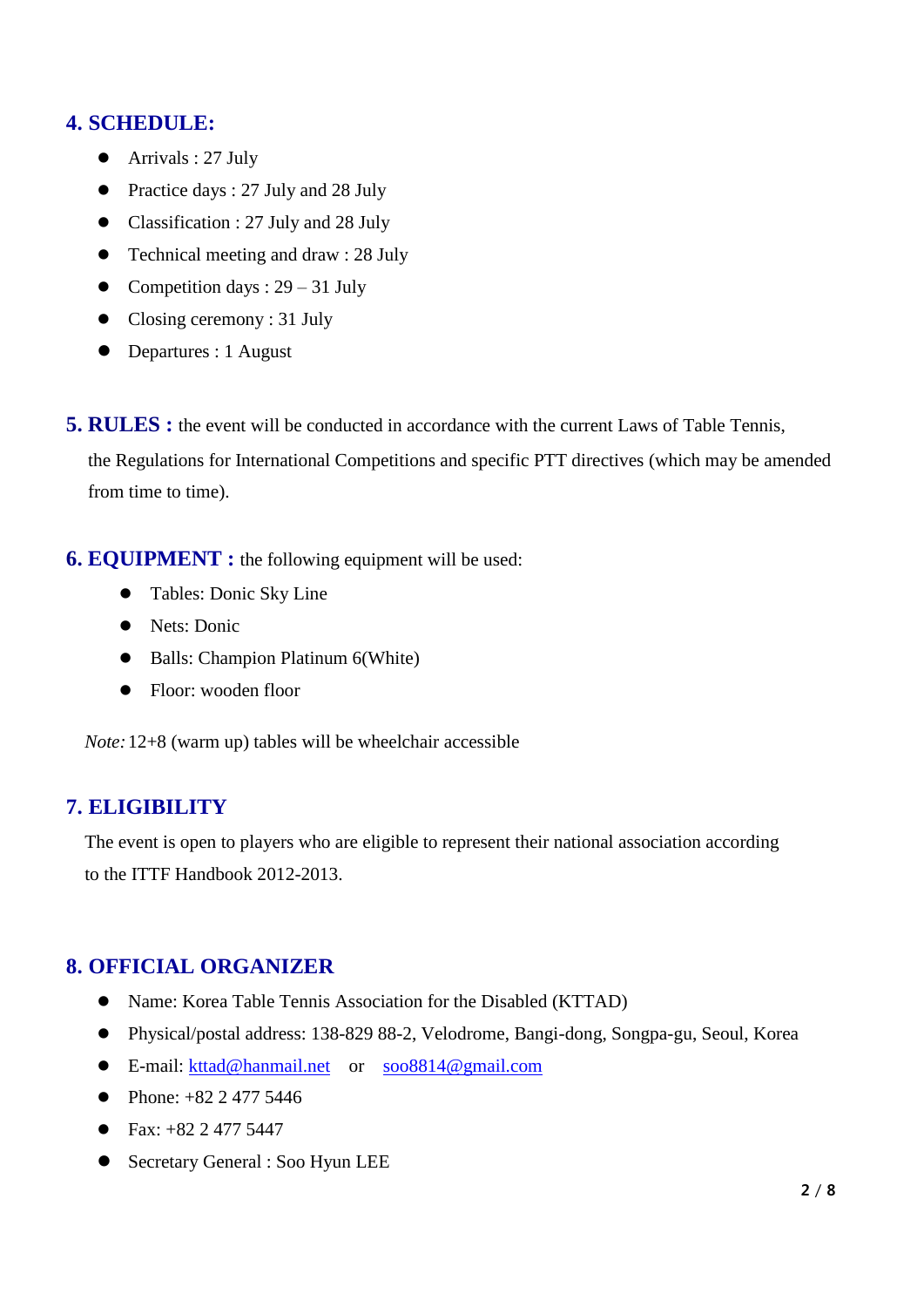# **9. TECHNICAL DELEGATE FOR THE EVENT**

Name: Steven W.H Lee Email: winglee@alumni.cuhk.net Phone: +61-414 675338

# **10. REFEREE**

Name: TBA Email:

# **11. CLASSIFIER**

The chief classifier is AAAA and the classifier is BBBB.

# **12. CLASSIFICATION**

All new players and players who are to have their classification reviewed should be present in time for classification. This means that all players should arrive by 27 July. the day before the classification is scheduled.

*This is very important as players not present on time may not be classified.*

All players should bring with them their medical diagnosis and any other medical information relevant to their classification. They should report to classification with these documents, dressed as if they are going to play a match and with all their table tennis equipment including sports chairs. All players and support staff are expected to cooperate fully in the classification process.

# **13. PARTCIPATION QUOTAS**

A player may only play in the class indicated on his or her international classification card unless, due to the low number of players, his or her class is combined with the next class or classes. Then they may play in the next higher class event.

The minimum entry for a singles class to be played is 4 players. For Fa20 events, the maximum number of entries per association per class is 6 plus 2 extra juniors.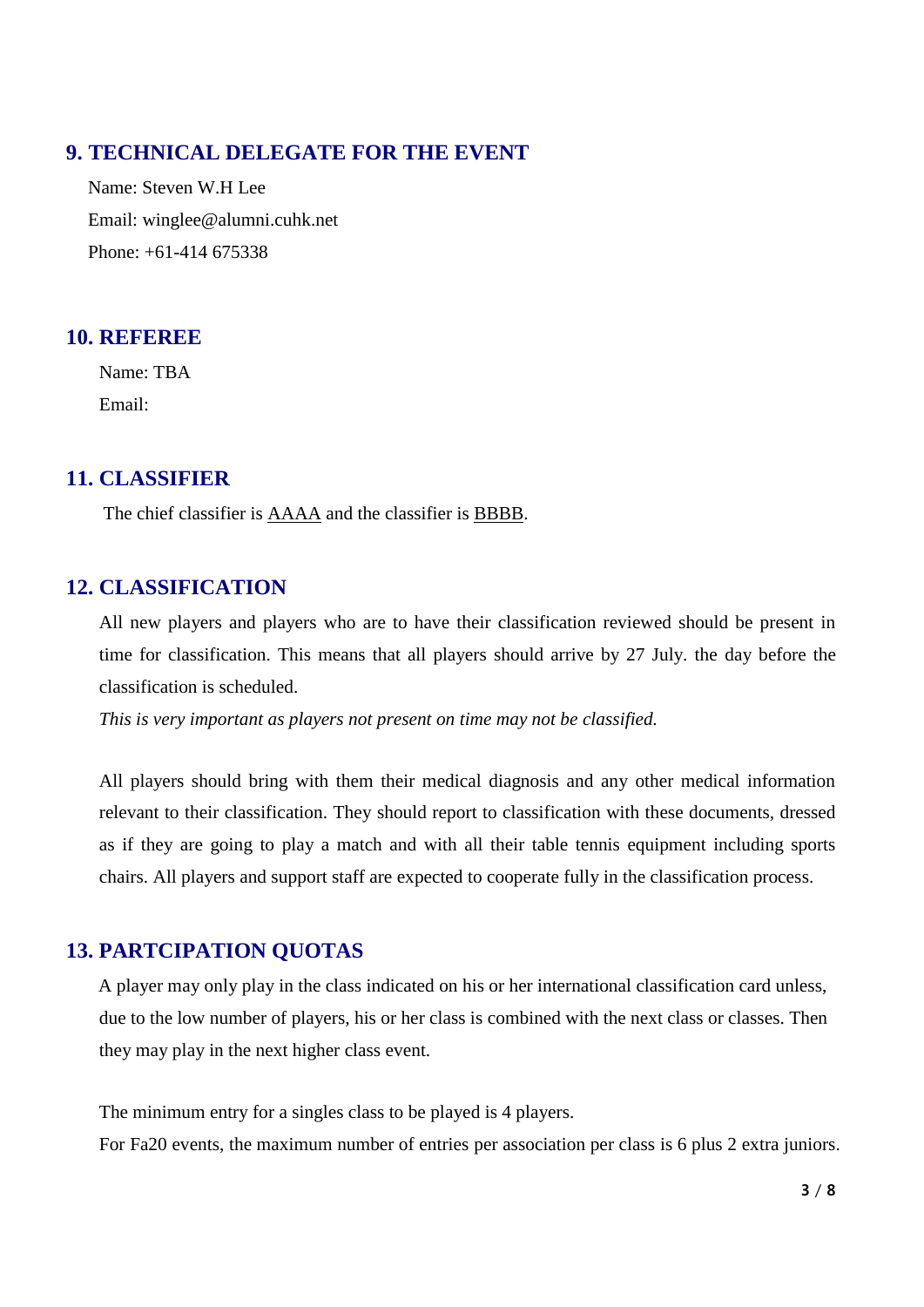The minimum entry for a team event to be played is 4 teams with 2, 3 or 4 players forming a team. In Fa20 events, a maximum 2 teams per Association may be entered where all players are from the same Association.

Players from different countries may form a team in the team event in Fa20 competitions, but if there are 3 players in the same event from the same Association, only the  $3<sup>rd</sup>$  lowest ranked player may form a team with a player from another Association.

All other persons wishing to accompany a team (i.e. who are not members of the team) are subject to special charges and should contact the organisers for further information. These packages are limited and subject to availability of places in the official hotels. Priority will be given to the Official Party of all the delegations.

#### **14. ENTRY PROCESS**

Only entries submitted by or endorsed by the national association will be accepted (national paralympic committees are advised to contact the national association urgently to confirm this system of entry).

All new players must bring with them a valid passport which will be copied for the ITTF database.

The first entry (entry by number) deadline is: **31 May 2013** The second entry (entry by name) deadline is: **20 June 2013**

In order to secure full participation, national associations failing to confirm their participation according to deadlines will be removed from the list of participants.

#### **The limit on the number of entries is 120 players.**

## **15. SYSTEM OF PLAY**

*Singles events:* the first stage will be played in a round-robin basis in groups of even numbered players but there shall not be less than 3 and not more than 5 players in a group and priority will be given to groups of 4 players. If there are 5 or less players, the event will be played as a roundrobin without knock-out. Two players advance from each group to the second stage which will be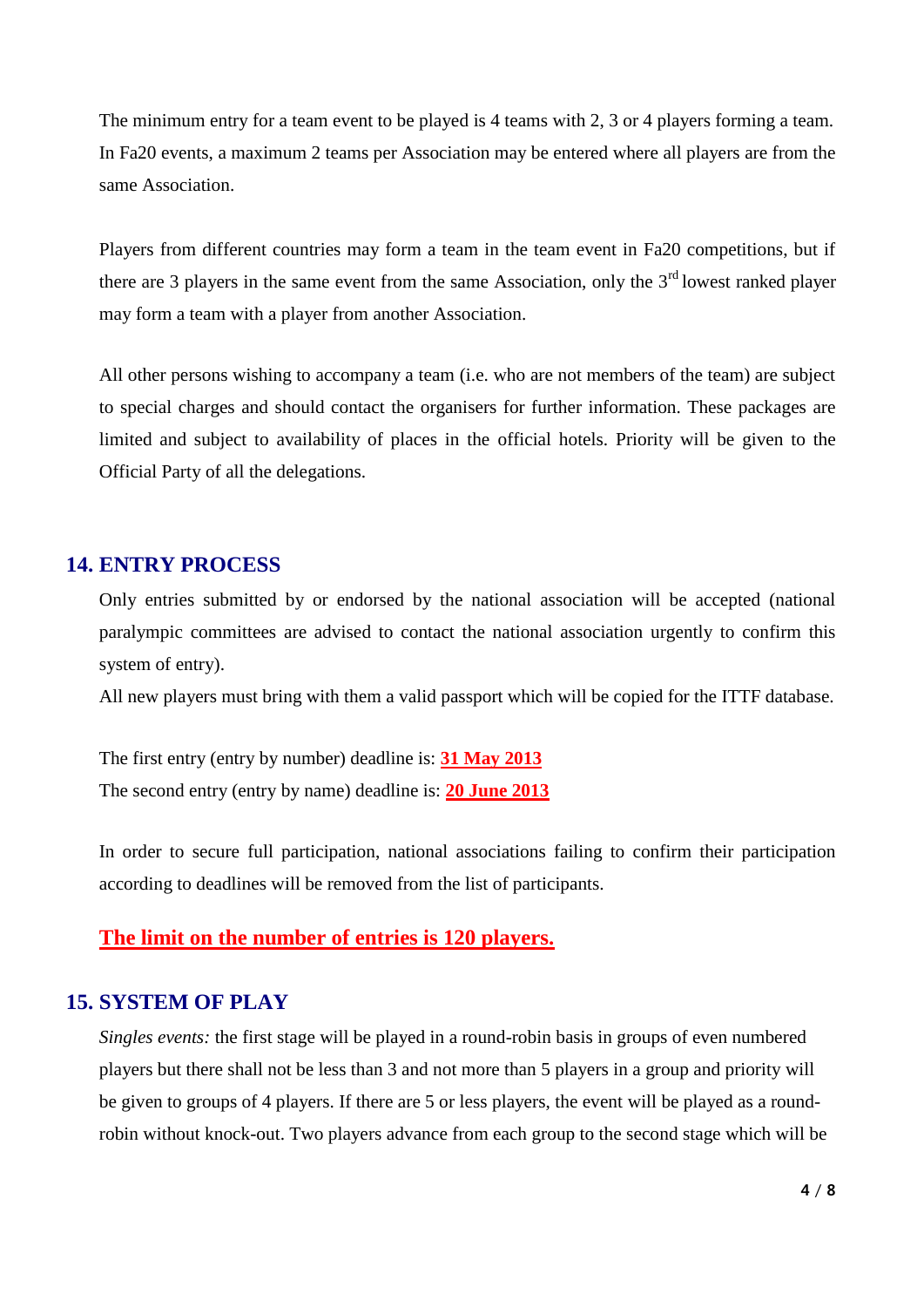played in a knock-out format.

*Team events:* the first stage will be played in a round-robin basis with priority given to groups of 3 teams with the winner and runner-up in each group advancing to play in the knock-out rounds. If there are 5 or less teams, the event will be played in a round-robin format without knock-out.

Teams will play as follows: A vs X; B vs Y; Doubles; A vs Y; B vs X

*General:*

The numbers of groups will be decided by the TD and the referee in cooperation with the organising committee. If the number of groups in an event is decided not to be a multiple of 2 (e.g. 2, 4 or 8 etc.), winners from the groups with the highest ranked seeded players shall have byes in the first round of the second stage, in ranking order.

All matches will be played to the best of 5 games. Medals will be awarded for gold  $(1<sup>st</sup>)$ , silver  $(2<sup>nd</sup>)$  and bronze  $(3<sup>rd</sup>)$  places i.e. no play off.

#### **16. SEEDING**

Seeding for all the events will be done according to the latest ITTF PTT ranking list at the time of the draws.

#### **17. TECHNICAL MEETING**

The technical meeting will be held on 28 July and the time and location will be announced after Arrivals.

#### **18. DRAWS**

The draws for the single events will be conducted at the end of the Technical Meeting. The draws for the team events will be held on  $29<sup>th</sup>$  of July in the TD office.

#### **19. PERSONS ON THE BENCH**

The following persons on the bench are permitted:

19.1 In singles events, 1 seat for a coach on the playing field (behind the surrounds).

19.2 In the team events 5 seats for one (1) coach and up to 4 players of the team playing the match.

19. 3 No other players or personnel may have access to the area behind the surrounds or the

playing area. Special provisions and seating areas will be made for medical personnel.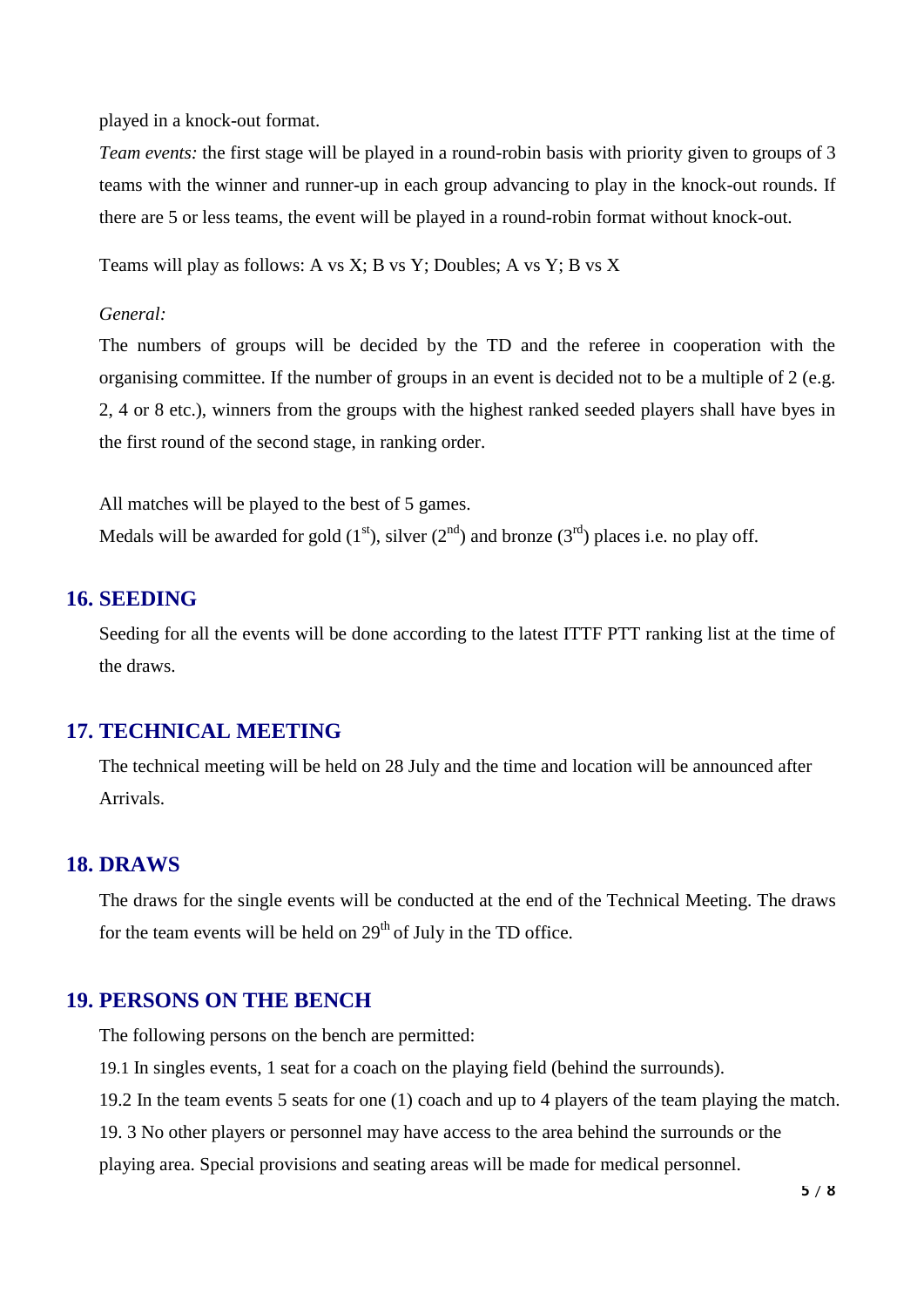## **20. ENTRY FEES**

For PTT events, the entry fees include accommodation and capitation fees. The entry fees have to be paid in Euro to the organisers as set out below:

#### Total entry fees(for the period of 27 July ~ 1 August) :  $\epsilon$  400 per person sharing(2 in a room)

30% of total entry fee to be submitted by **31 th May, 2013** 70% of total entry fee to be submitted by **20 th June, 2013**

Entry to be submitted with the first entry  $= \epsilon$  120 per person sharing (2 in a room) Entry to be submitted with the second entry =  $\epsilon$  280 per person sharing (2 in a room)

The extra night will cost  $\epsilon$  100 per day / It includes : room and meal

# **CASH PAYMENT UPON ARRIVAL WILL NOT BE PERMITTED. ALL ENTRY FEES MUST BE PAID BY BANK TRANSFER BEFORE ARRIVALS.**

Should there be any spectators or supporters, they should contact the organisers to enquire if a package is available for them.

Payments should be made to the following bank account:

- Name of organisation: Korea Table Tennis Association for the Disabled
- Bank name: Shinhan Bank
- Bank Branch : Jamsil Branch
- Account name: Korea Table Tennis Association for the Disabled
- Account number: 180-004-779595
- SWIFT: SHBKKRSE

\*Specification of payment : 2013 Korea PTT Open + Country Code.

All bank charges are for the cost of the party making the payment.

## **21. TRANSPORTATION**

The organizers will provide transportation for teams and officials from and to venue and airport.

The official airport**s** are **Incheon International Airport and Gimpo International Airport**.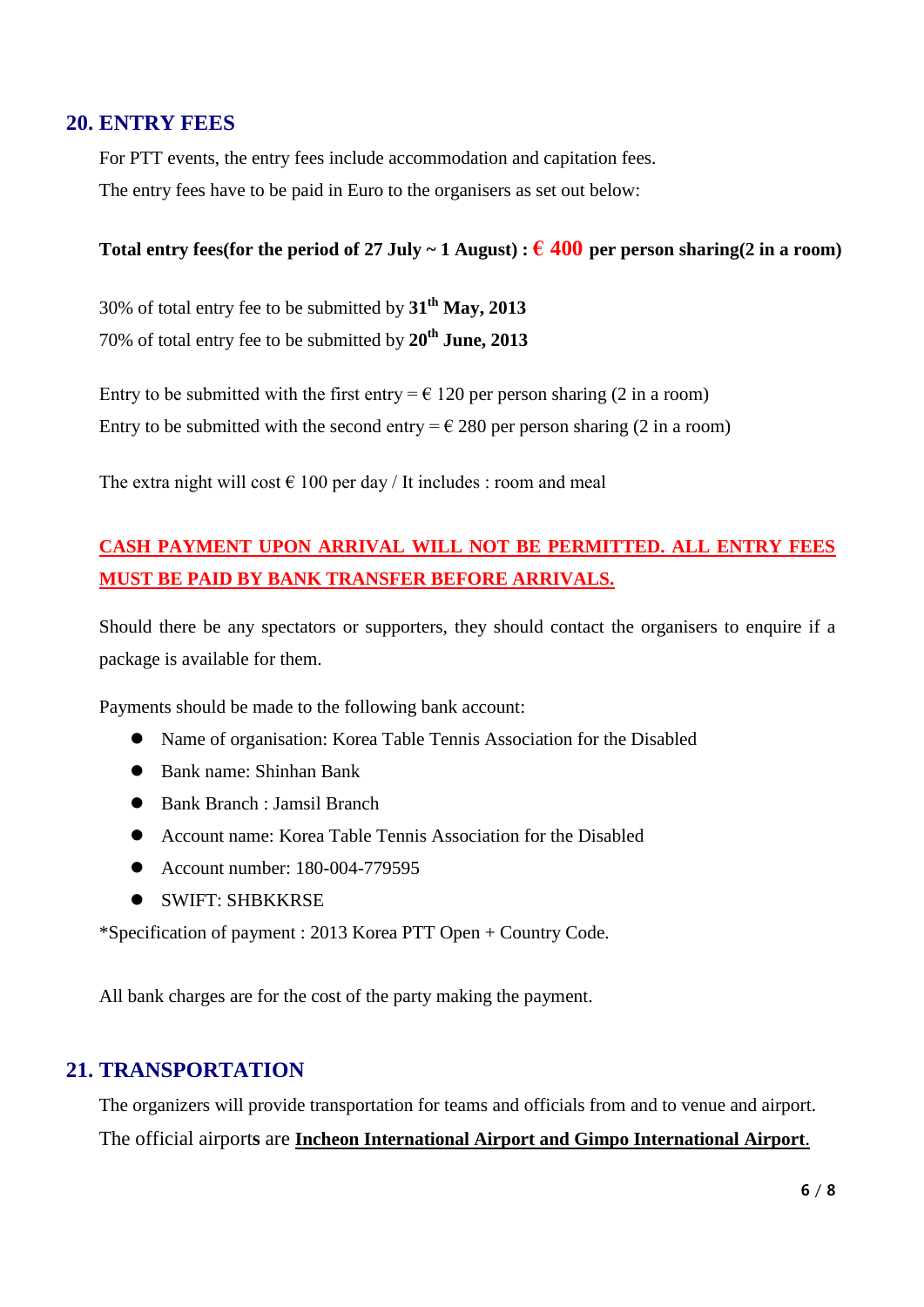#### **22. OBLIGATIONS**

All players entered must compete against any other participating player and by entering, agree to be bound by the ITTF Anti-Doping, Anti-Harassment and Classification policies and procedures during the event. The entry forms contain an undertaking to be signed by a responsible official of the nominating Association and the team member covering these matters and no entry will be accepted unless such an undertaking has been given.

Similarly, it is the responsibility of the association, player or team member to ensure that he or she has adequate medical, travel and other appropriate insurance coverage for the period of their stay for the competition. The Organizer will only be responsible for the public liability of all participants of the competition.

#### **23. TELEVISION, MOTION PICTURE AND INTERNET COVERAGE CONDITIONS**

By entering the event, all participants agree to abide by all ITTF rules and by the rules and regulations of the organisers. All associations, teams and individual players agree to be abide by the rulings of the ITTF and its agents in all matters concerning television coverage, video, internet web casting, motion picture coverage, and photographic coverage of any kind. Participants release all rights, or rights held by their agents or sponsors, in all matters relating to television and web casting coverage, video and motion picture coverage, and photographic coverage of any kind; and hence accept such coverage during the event. Any participant, when called upon, must appear promptly to press conferences or medal presentations and follow the procedures set by the ITTF and the organisers.

#### **24. CANCELLATION POLICY**

The policy applies as follows:

- 24.1 cancellation after the first entry but before the second entry: the first entry fee is forfeited.
- 24.2 cancellations after the second entry: the first entry fee plus an additional 30% of the entry fee is forfeited i.e. a total of 60% of the total entry fee.
- 24.3 cancellations within 10 calendar days of the arrival date will be decided by the organisers in consultation with the TD.

This is provided that the player is not able to prove circumstances beyond his or her control e.g. admission to hospital.